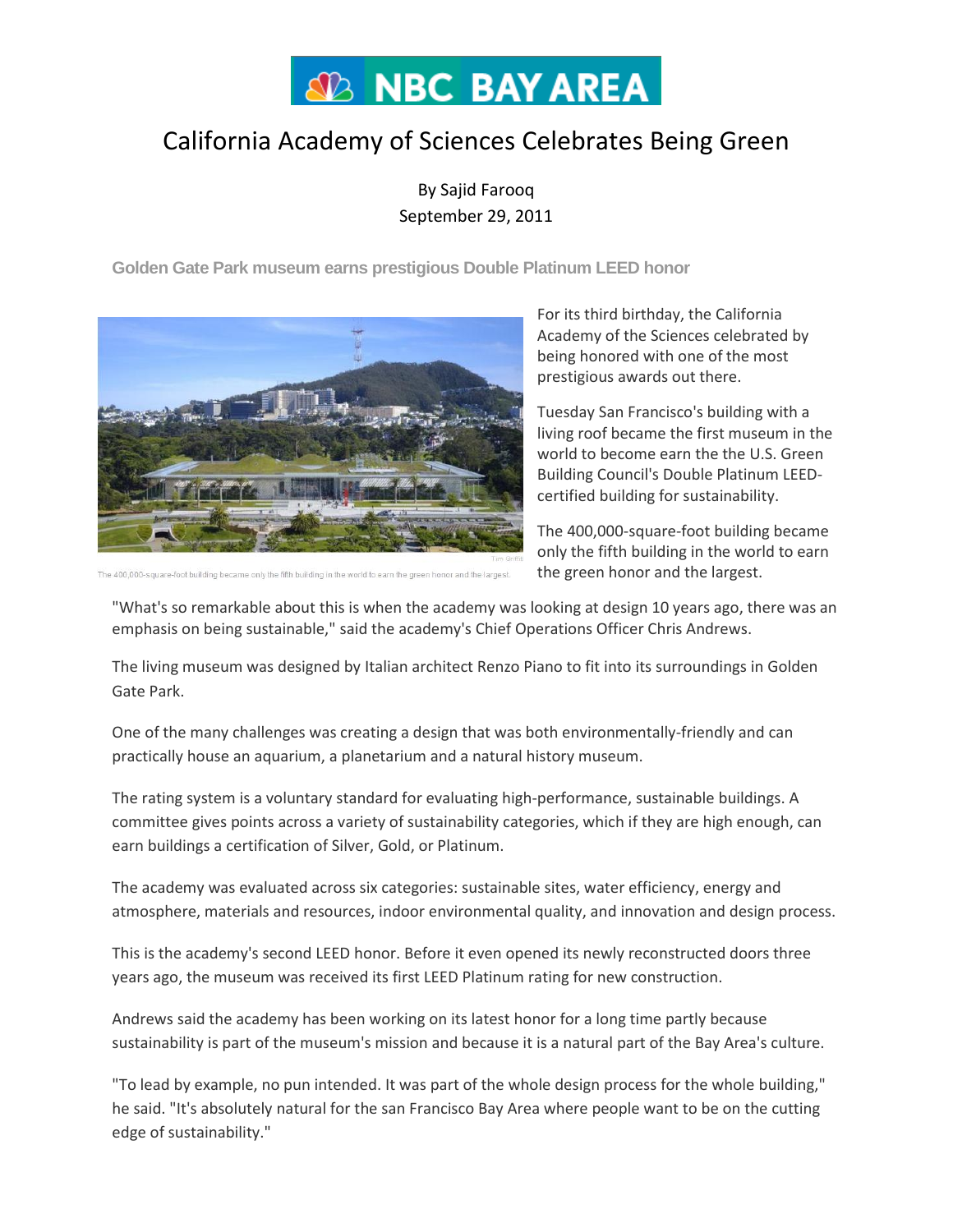He said the academy has a responsibility to teach the more than 5 million visitors it has had in the past three years about the challenges that lay ahead for the environment and everyone's role in that.



"When people walk in their jaws drop and the most frequent first word is 'wow,'" Andrews said. "And then we take them on a tour around the building and have them marvel at nature. And then we point at that the world they are looking at and how it is changing and there are things that we can do now."

## **Green Facts About the Academy**

Choice of Materials

- The Academy incorporates sustainability into its office-related purchasing decisions:
- 100 percent of the Academy's computers are Energy Star rated.  $\bullet$
- 100 percen of Academy's printer paper is composed entirely of post-consumer recycled content.
- Nearly all of the Academy's cleaning products are green-seal certified, and all custodial paper  $\bullet$ products have recycled content.
- Materials used for facility renovations and alterations (e.g., upgrades to aquarium and museum exhibits) contain low or no amounts of VOCs (volatile organic compounds).
- The Academy uses low-emission and ozone-friendly substances for refrigeration, heating, ventilation, air conditioning, and fire suppression.
- The Academy employs a prevention-based pest control program that is EcoWise Certified and minimizes the use of pesticides.

Recycling and Waste Disposal

- 60-65 percent of the Academy's waste is diverted from the landfill into recycling or compost. This includes waste from approximately 1.5 million visitors per year.
- Electronic waste (e.g., batteries and computers) is handled by GreenCitizen, a Bay Area company that helps individuals and businesses repair, reuse, and recycle electronic.

Water and Energy

- 70 percent of staff use alternative transportation (public transit, biking, walking) to commute to work.
- The Academy's data center reduced the number of its physical servers by 41%, while simultaneously increasing the use of virtual machines. This restructuring results in energy savings of 166,000 kWh per year despite a 52% increase in computing capacity.